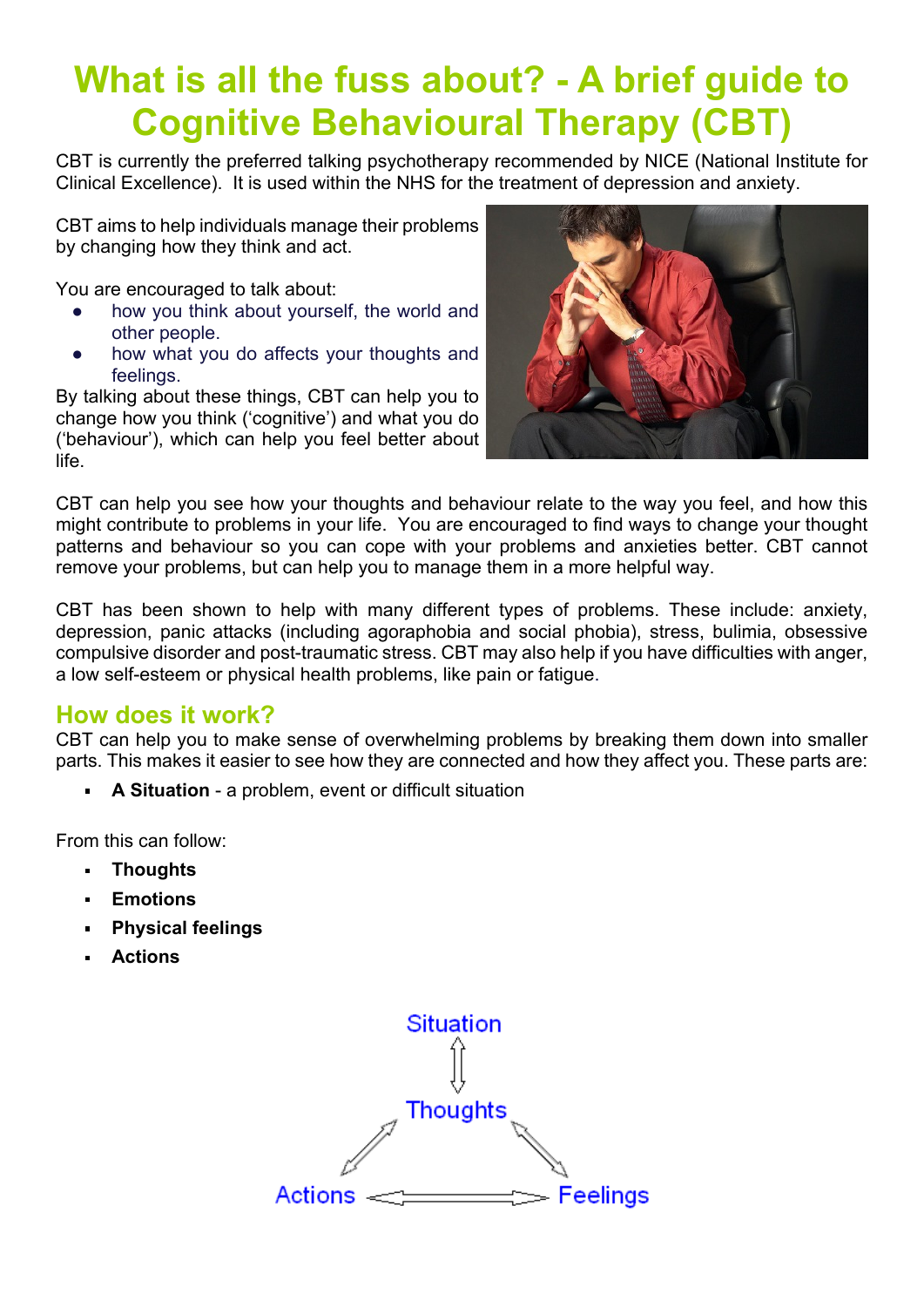There are helpful and unhelpful ways of reacting to most situations, depending on how you think about them. How you think about a problem can affect how you feel physically and emotionally. Each of these areas, as shown in the diagram above, can affect the others. It can also alter what you do about it.

This 'vicious circle' can make you feel worse. It can even create new situations that make you feel worse. You can start to believe quite unrealistic (and unpleasant) things about yourself. This happens because, when we are distressed, we are more likely to jump to conclusions and to interpret things in extreme and unhelpful ways.

CBT can help you to break this vicious circle of altered thinking, feelings and behaviour. When you see the parts of the sequence clearly, you can change them - and so change the way you feel. CBT aims to get you to a point where you can 'do it yourself', and work out your own ways of tackling these problems.

## **What does CBT involve?**

How do I work with CBT?

- I usually expect to meet you for between 6 and 20 weekly, or fortnightly sessions. Each session will last up to 60 minutes.
- In the first 2-4 sessions I will check that you can use this sort of treatment and you will check that you feel comfortable with it.
- ß I will ask you questions about your past life and background. Although CBT concentrates on the here and now, at times you may need to talk about the past to understand how it is affecting you now.
- You decide what you want to deal with in the short, medium and long term. Together we will set goals for our work.

### **The work**

- ß You may be asked to keep a diary. This will help you to identify your individual patterns of thoughts, emotions, bodily feelings and actions.
- ß Together we will look at your thoughts, feelings and behaviours to work out:
	- **Fig.** if they are unrealistic or unhelpful.
	- how they affect each other, and you.
- I will help you to work out how to change unhelpful thoughts and behaviours.
- ß It's easy to talk about doing something; much harder to actually do it. So, after you have identified what you can change, we will agree "homework" - you practise these changes in your everyday life. Depending on the situation, you might start to:

 - question a self-critical or upsetting thought and replace it with a more helpful (and more realistic) one that you have developed in CBT.